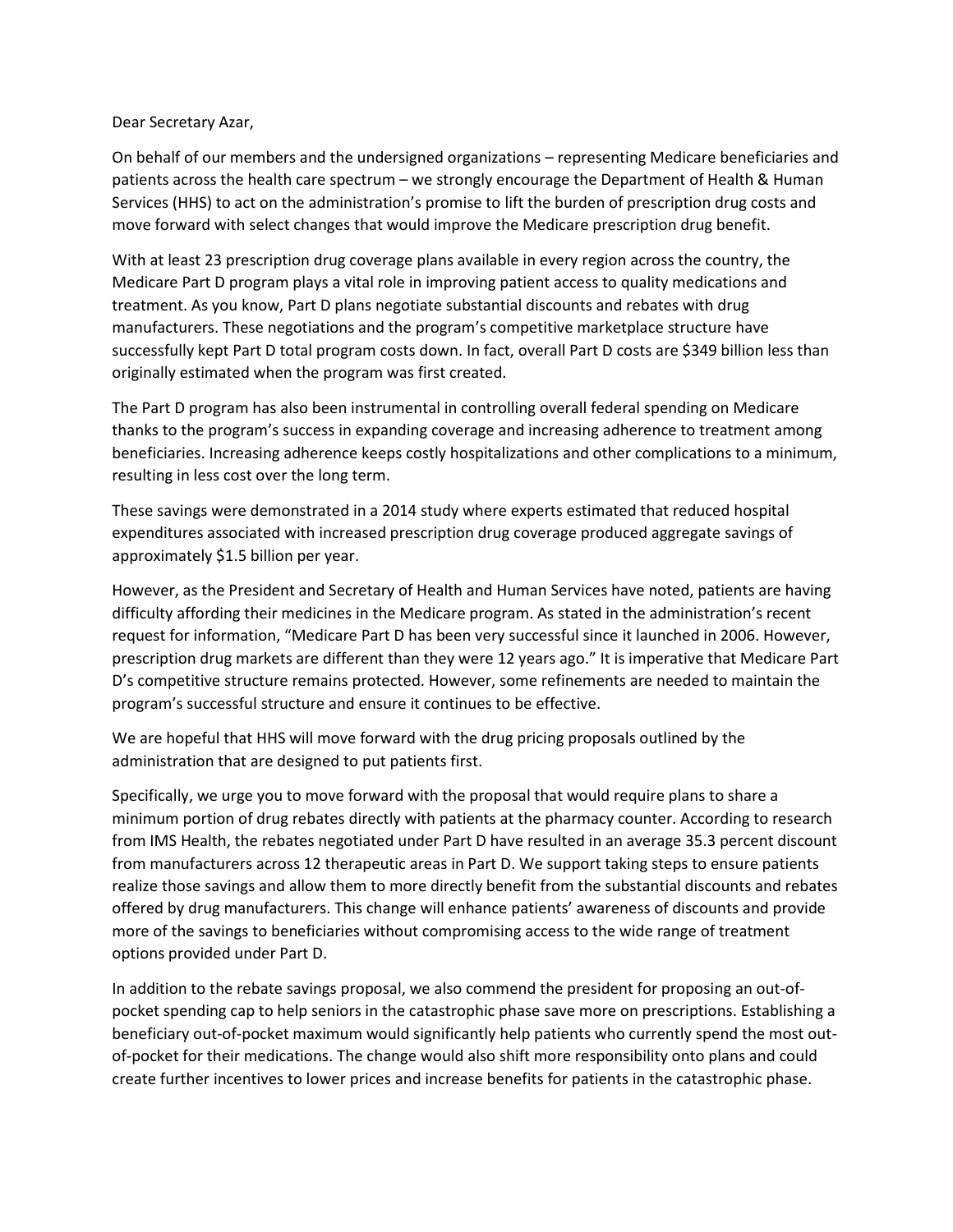Our organizations are very encouraged by these proposed changes and the administration's dedication to lowering costs for patients. We hope that HHS acknowledges the benefits of these proposals and supports efforts to implement positive changes within the Medicare program. We also call on HHS to identify changes that could be harmful to patients – such as changes to the protected classes, limiting the number of covered drugs per class, and no longer allowing manufacturer coverage gap discounts to count towards patients' true out-of-pocket spending – and reject any proposal that would undermine the future success of the important Medicare Part D program.

Thank you for your support.

| Sincerely,                                                  |
|-------------------------------------------------------------|
| National                                                    |
| A. Philip Randolph Institute                                |
| <b>ADAP Advocacy Association</b>                            |
| Aging Life Care Association                                 |
| Allergy & Asthma Network                                    |
| Allies for Independence                                     |
| American Association for Geriatric Psychiatry               |
| American Autoimmune Related Diseases Association            |
| American Behcet's Disease Association (ABDA)                |
| American Kidney Fund                                        |
| American Society on Aging                                   |
| American Stroke Foundation                                  |
| Association of Asian Pacific Community Health Organizations |
| <b>Caregiver Action Network</b>                             |
| <b>Community Access National Network (CANN)</b>             |
| <b>Community Health Action Network</b>                      |
| Easterseals                                                 |
| <b>Epilepsy Foundation</b>                                  |
| <b>GIST Cancer Awareness Foundation</b>                     |
| <b>GLMA: Health Professionals Advancing LGBT Equality</b>   |
| Hadassah, The Women's Zionist Organization of America, Inc. |
| Hannah's Hope Fund                                          |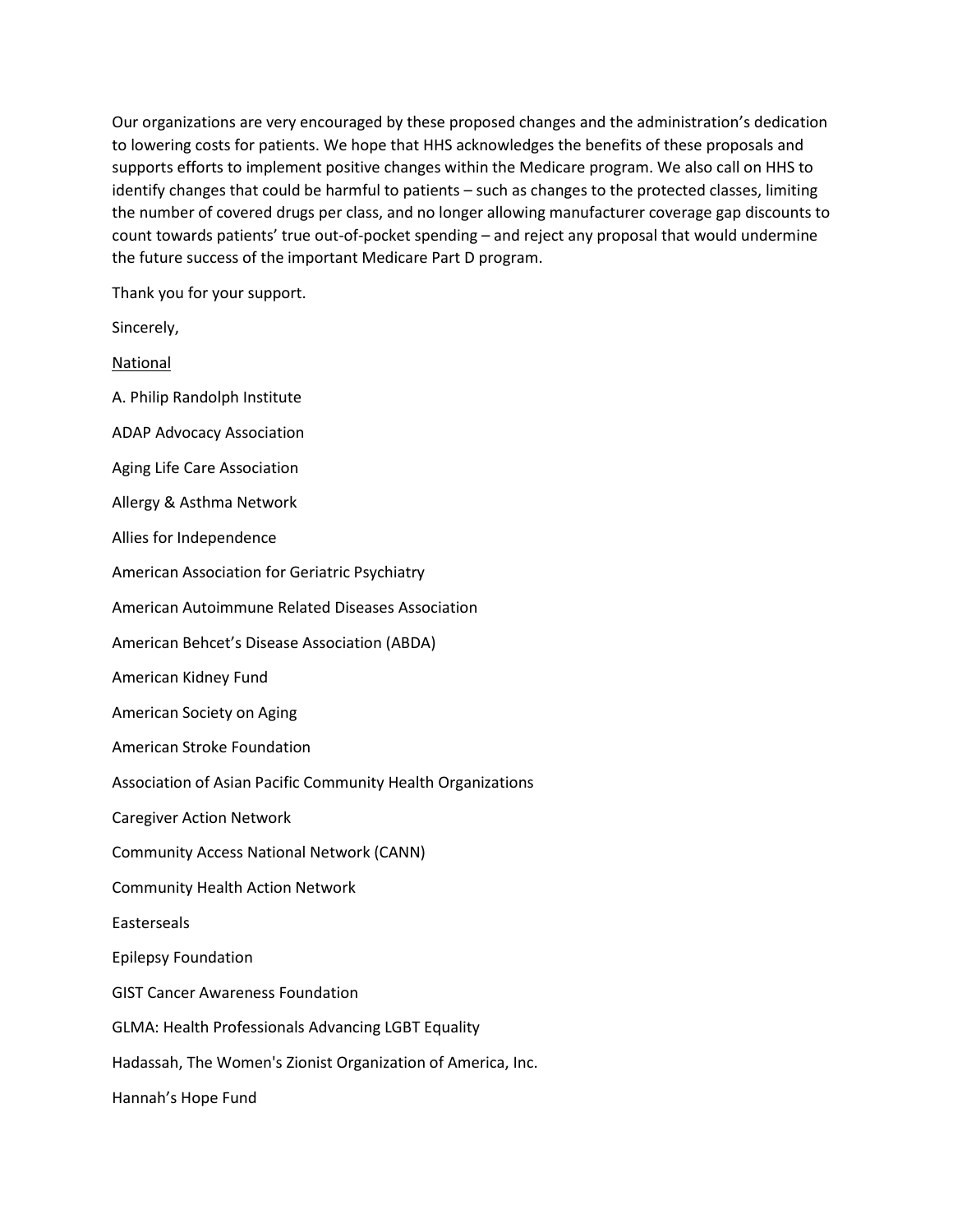HealthHIV HealthyWomen Human Rights Campaign ICAN, International Cancer Advocacy Network IFAA - International Foundation for Autoimmune & Autoinflammatory Arthritis International Association of Hepatitis Task Forces LatinosAgainstAlzheimer's Long Term Care Community Coalition Lupus and Allied Diseases Association Lupus Foundation of America Mended Hearts Men's Health Network Mental Health America National Alliance on Mental Illness National Association of Hispanic Nurses National Association of Latino Healthcare Executives National Black Nurses Association National Coalition for LGBT Health National Consumer Voice for Quality Long-Term Care National Consumers League National Council for Behavioral Health National Down Syndrome Society National Grange National Hispanic Council on Aging National Hispanic Medical Association National Infusion Center Association National Osteoporosis Foundation Prevent Blindness RetireSafe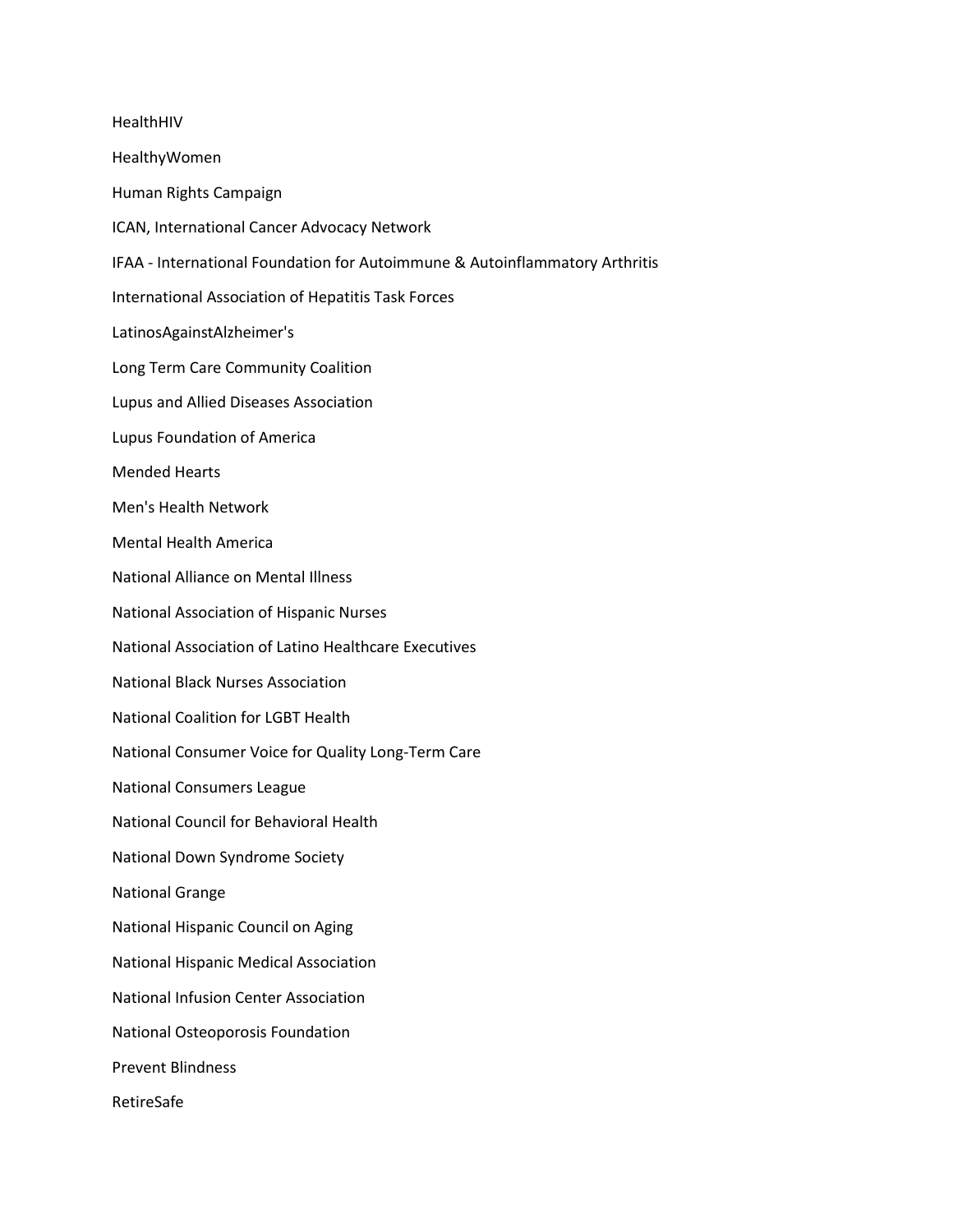Rx Partnership Salud USA Sequella, Inc. Services & Advocacy for GLBT Elders (SAGE) StopAfib.org/American Foundation for Women's Health Survivors Cancer Action Network The AIDS Institute The American Liver Foundation The National Puerto Rican Chamber of Commerce The Veterans Health Council of Vietnam Veterans of America Thelma D. Jones Breast Cancer Fund U.S. Rural Health Network Vietnam Veterans of America Yes ZERO - The End of Prostate Cancer Vasculitis Foundation **State** 1 in9/Hewlett House A 2nd Act AZ Advocates for Responsible Care (ARxC) AIDS Action Committee of Massachusetts AIDS CT Alabama Lifespan Respite Alliance for Retired Americans Alzheimer's & Dementia Resource Center Alzheimer's and Dementia Alliance of Wisconsin Amada Senior Care American Liver Foundation Greater Los Angeles Ames Chamber of Commerce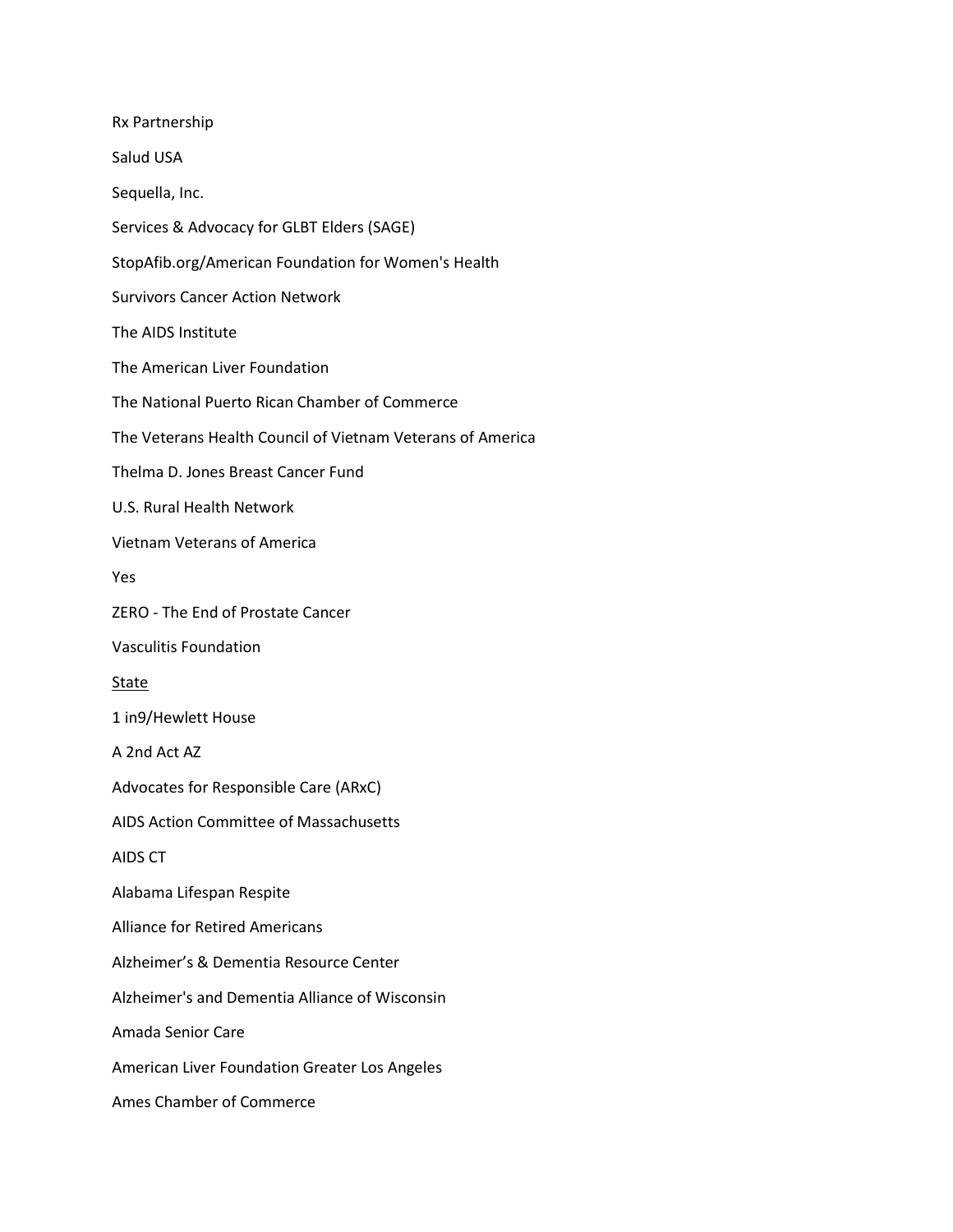Arizona Myeloma Network Arizona Rural Health Association Asthma and Allergy Foundation of America-New England Chapter Aunt Rita's Foundation BioBuzz Workforce Foundation, Inc. BioForward BioHouston Inc. BioNJ BionorthTX Bioscience Association of West Virginia BioUtah California Health Collaborative California Hepatitis C Task Force California Hispanic Chambers of Commerce Campesinos Sin Fronteras Cancer Support Community Central Indiana Carrie's TOUCH Center for Healthcare Innovation Centro de Mi Salud, LLC Charleston Parkinson's Support Group Clear Creek Grange Coalition of Texans with Disabilities Colorado BioScience Association Colorado Business Roundtable Colorado Gerontological Society Colorado State Grange Community Health Charities of Nebraska Connecticut Bioscience Growth Council Delaware BioScience Association, Inc.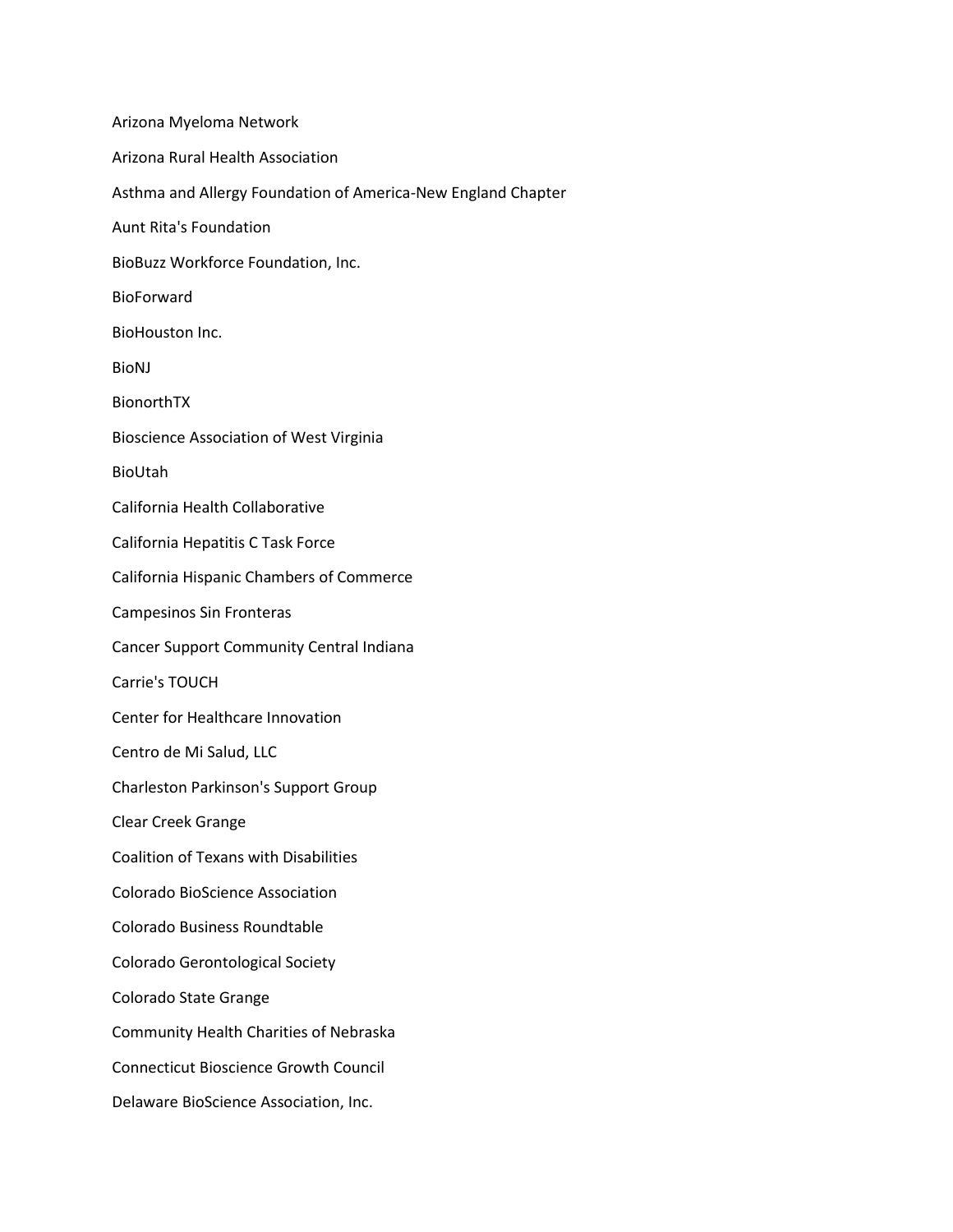Delaware Ecumenical Council on Children and Families Delaware HIV Consortium Dia de la Mujer Latina Easter Seals Massachusetts Easter Seals North Georgia, Inc. Easterseals Central Texas Easterseals Colorado Easterseals Maine El Centro de la Raza Embracing Latina Leadership AllianceS (ELLAS) Epilepsy Association of Central Florida Epilepsy Foundation Heart of Wisconsin Epilepsy Foundation Iowa Epilepsy Foundation Louisiana Epilepsy Foundation New England Epilepsy Foundation Northwest Epilepsy Foundation of Alabama Epilepsy Foundation of Colorado Epilepsy Foundation of Connecticut Epilepsy Foundation of East TN Epilepsy Foundation of Indiana Epilepsy Foundation of Kentuckiana Epilepsy Foundation of Minnesota Epilepsy Foundation of MO & KS Epilepsy Foundation of North Carolina Epilepsy Foundation of Utah Fairhill Partners First Step House Frannie Peabody Center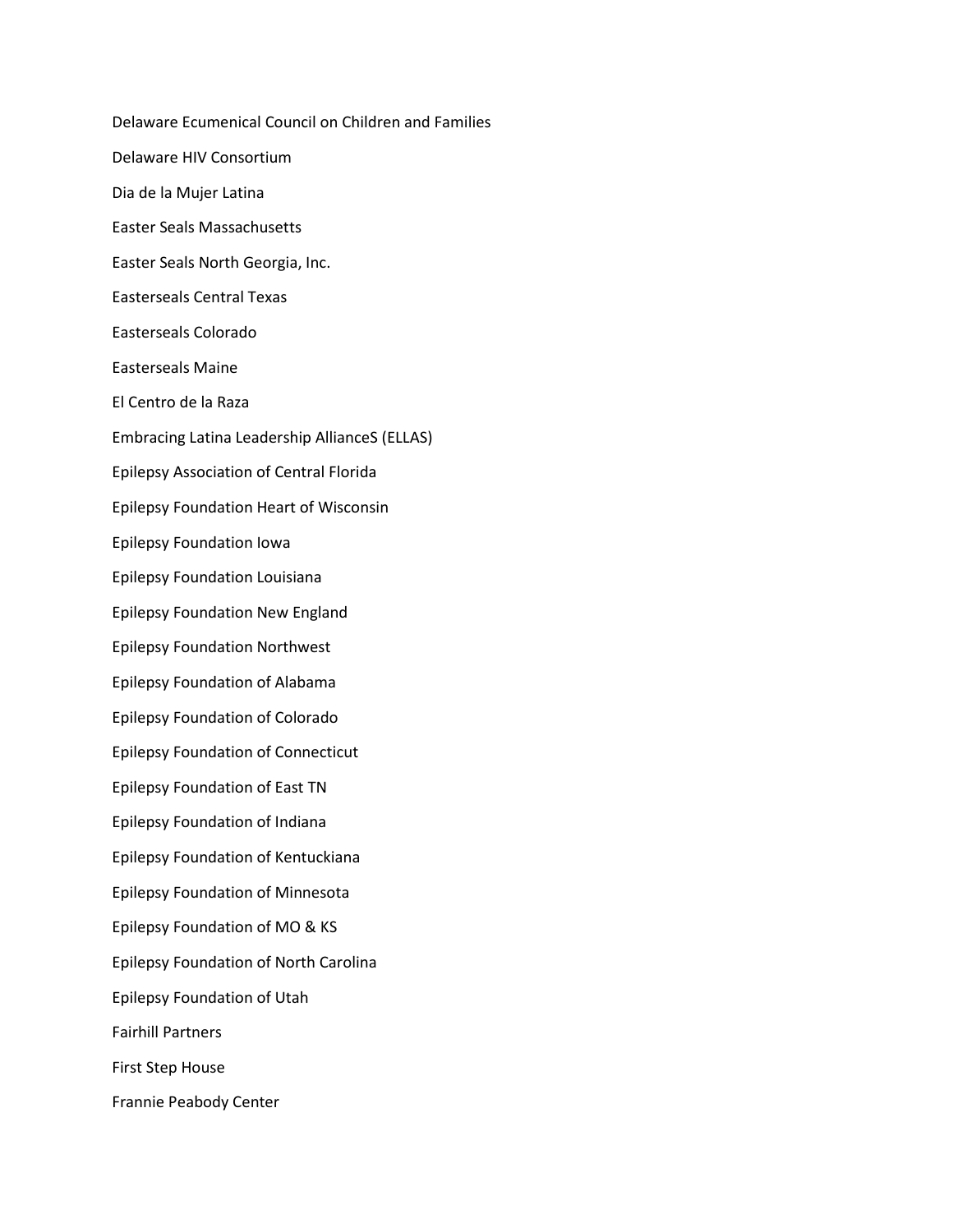| Free ME from Lung Cancer                               |
|--------------------------------------------------------|
| Gay Men Aloud                                          |
| <b>Global Healthy Living Foundation</b>                |
| Hospice and Palliative Care Association of NY State    |
| <b>IDAHO STATE GRANGE</b>                              |
| Illinois Biotechnology Innovation Organization         |
| <b>Illinois State Grange</b>                           |
| Indiana Health Industry Forum                          |
| International Institute for Human Empowerment          |
| Iowa Biotechnology Assn.                               |
| Iowa State Grange                                      |
| Joe Niekro Foundation                                  |
| Kentucky and S. Indiana Stroke Association             |
| Kentucky Life Science Council                          |
| Latino Diabetes Association                            |
| Licking County Aging Program                           |
| Life Sciences Pennsylvania                             |
| Living Hope for Mental Health                          |
| Los Angeles Wellness Station                           |
| Lupus Foundation New England                           |
| Lupus Foundation of America - Pacific Northwest Region |
| Lupus Foundation of Arkansas, Inc.                     |
| Lupus LA                                               |
| <b>Maryland State Grange</b>                           |
| Massachusetts Association for Mental Health            |
| MdBio Foundation                                       |
| Meals on Wheels of North Carolina                      |
| Meals on Wheels of Wake County                         |
| MEND-Meet Each Need with Dignity                       |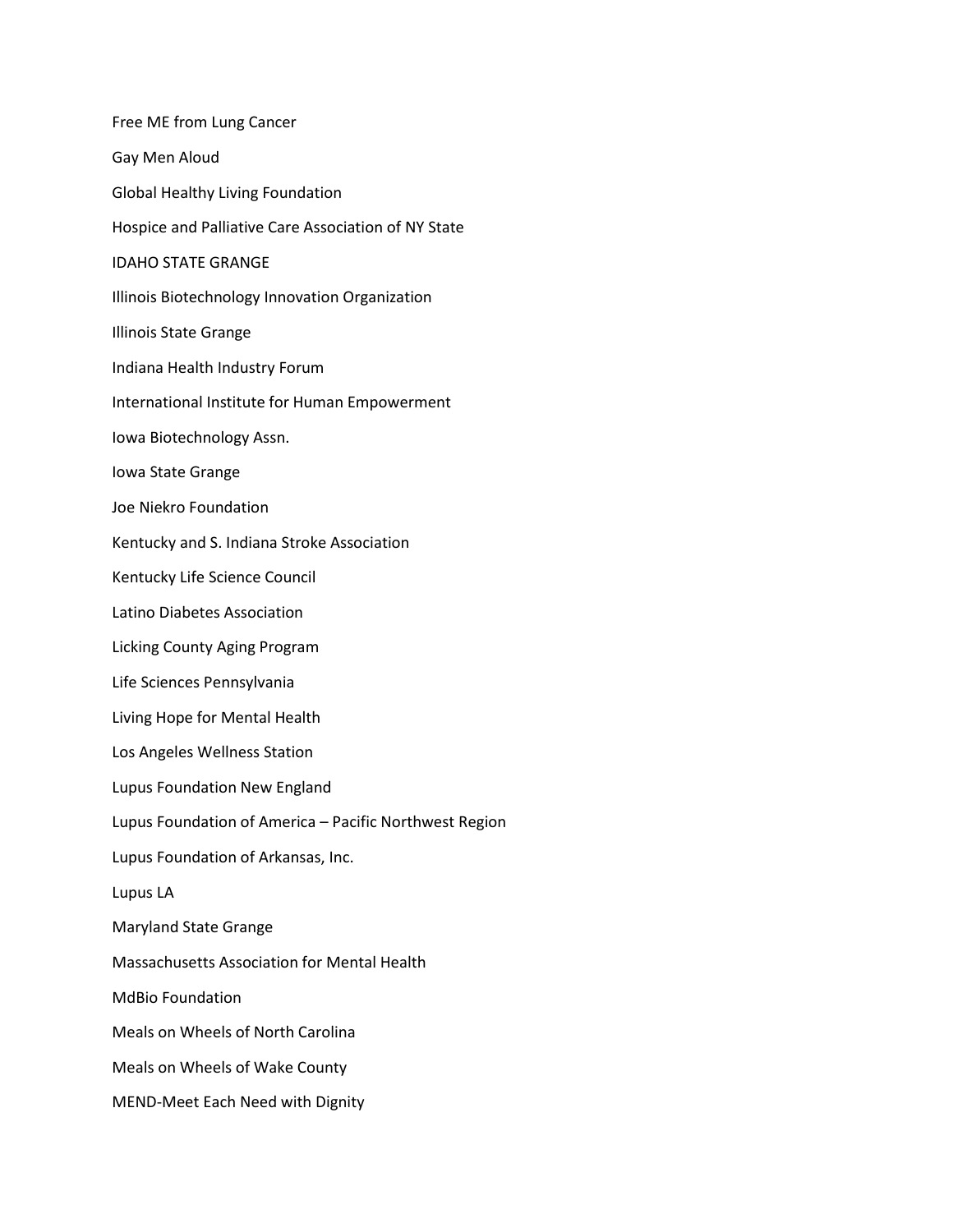Mental Health America Indiana Mental Health America of Montana Mexican American Opportunity Foundation Michigan Biosciences Industry Association Michigan Lupus Foundation Montana BioScience Alliance Montana State Grange Mountain Mission Inc. NAMI Huntington NAMI Maine NAMI North Dakota NAMI St. Louis NAMI Tennessee NAMI-NYS Nashville CARES National Alliance on Mental Illness - Mississippi National Alliance on Mental Illness New Mexico National Alliance on Mental Illness of Massachusetts National Association of Hispanic Nurses Houston Chapter National Association of Social Workers North Carolina Chapter National Association of Social Workers-Texas Chapter National Minority Quality Forum NC MedAssist NC State Grange New England Biotech Association New Jersey Association of Mental Health and Addiction Agencies, Inc. New Jersey Mayors Committee on Life Science New Mexico Biotechnology & Biomedical Association New York Memory Center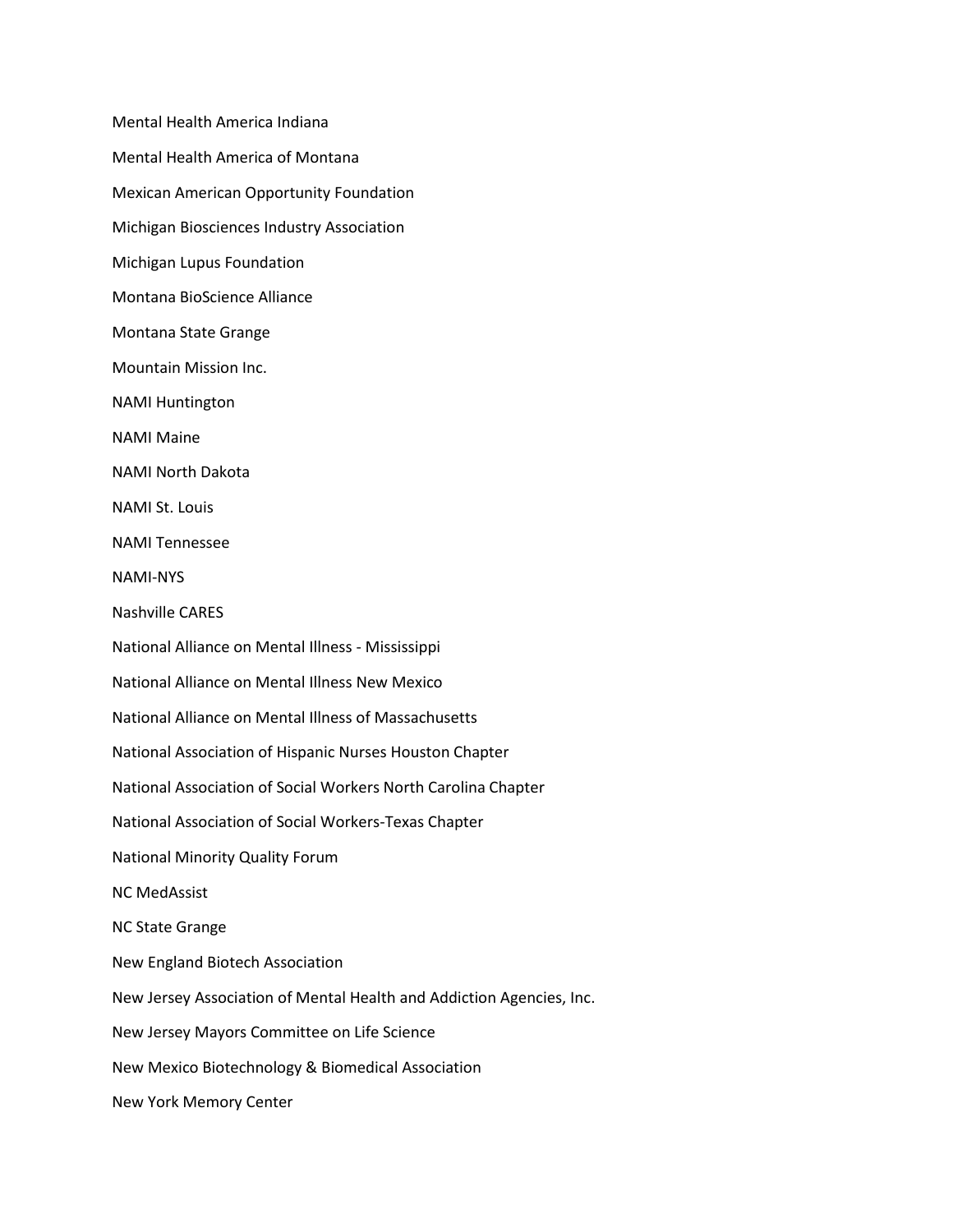New York State Grange North Carolina Psychological Association North Dakota Rural Health Association Northern Utah Coalition, Inc. Northwest Parkinson's Foundation Ogden NAACP Ohio State Grange ONEgeneration Oregon State Grange Patient Services Incorporated Pennsylvania State Grange Port Isabel-San Benito Navigation District Prevent Blindness, Ohio Affiliate Project ReDirect, Inc. Quality Connection Recovery Idaho, Inc. Rio Grande Valley Partnership Rocky Mountain Stroke Center Rush to Live Rx in Reach Georgia Coalition S.A.M.S. Stop All Multiple Sclerosis SAVE Scleroderma Foundation Washington Evergreen Chapter South Asian Network Stepping Stones Recovery Houses Survivors CAN Alabama Tennessee Health Care Campaign Tennessee State Grange Texas Healthcare and Bioscience Institute